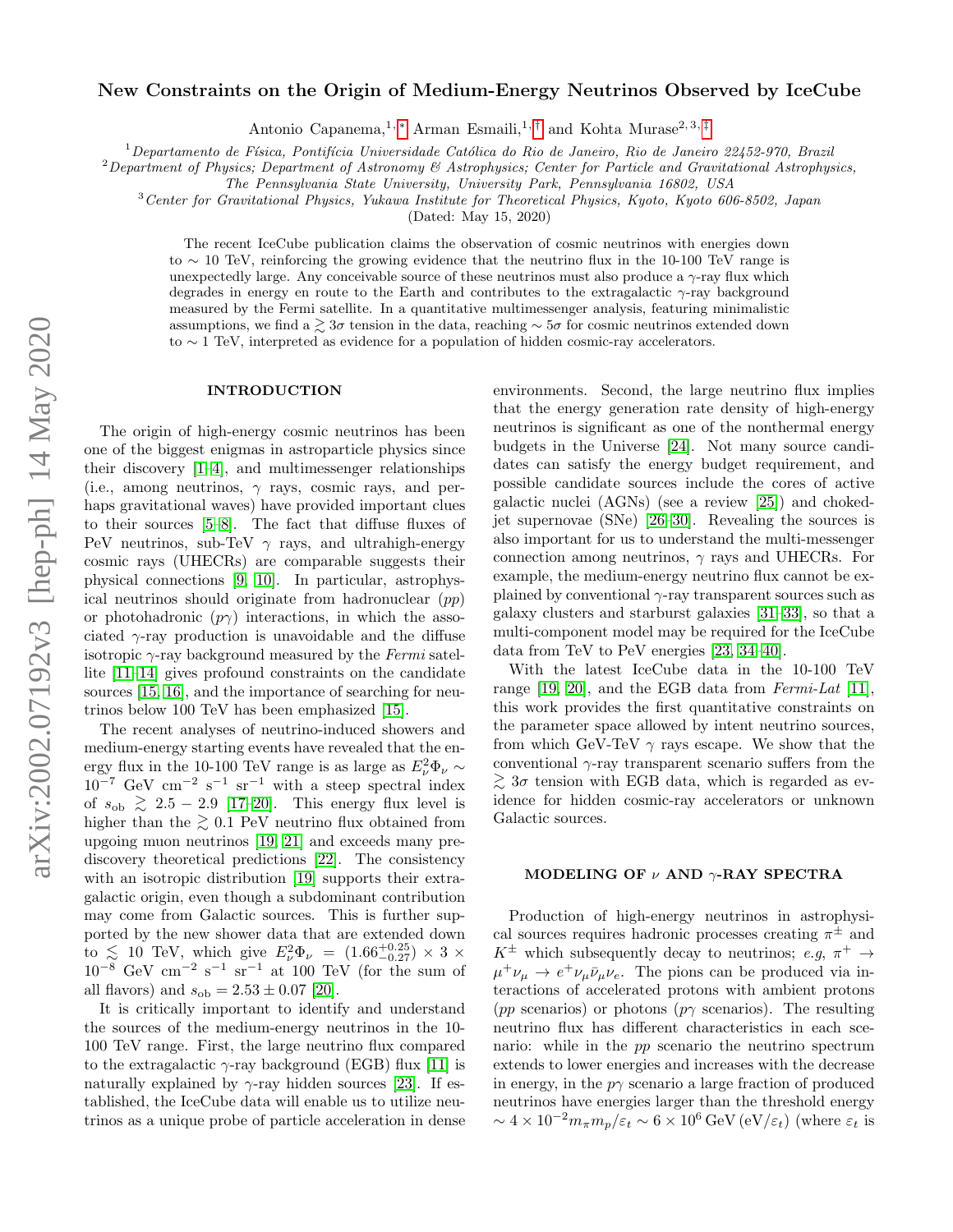the energy of target photons), below which the neutrino spectrum drops rapidly. For this work, we parametrize the neutrino spectrum in the  $p\gamma$  scenario by introducing a break energy,  $\varepsilon_{\rm br}$ , where for  $\varepsilon_{\nu} < \varepsilon_{\rm br}$  the spectrum hardens due to pion-decay kinematics, and we take it  $\propto \varepsilon_{\nu}^{-s_l}$  with  $s_l = 0$  [\[23\]](#page-4-18). Theoretical calculations of  $\varepsilon_{\rm br}$ require detailed knowledge on the source characteristics. We take the following energy spectrum:

<span id="page-1-0"></span>
$$
\varepsilon_{\nu} Q_{\varepsilon_{\nu}} \propto \begin{cases} \varepsilon_{\nu}^{2} & \varepsilon_{\nu} < \varepsilon_{\rm br} \\ \varepsilon_{\nu}^{2-s_{h}} & \varepsilon_{\rm br} \le \varepsilon_{\nu} \le 10 \,\text{PeV} \\ 0 & \varepsilon_{\nu} > 10 \,\text{PeV} \end{cases} , \tag{1}
$$

where  $\varepsilon_{\nu} Q_{\varepsilon_{\nu}} = n_s \varepsilon_{\nu} \frac{dL_{\nu}}{d\varepsilon_{\nu}}$  is the differential energy generation rate density of neutrinos with energy  $\varepsilon_{\nu}$  for neutrino luminosity  $L_{\nu}$  and the number density of the sources  $n<sub>s</sub>$ . The neutrino flux is conservatively set to zero for  $\varepsilon_{\nu} > 10$  PeV since, so far, there is no observed neutrino flux at this energy range [\[41,](#page-5-1) [42\]](#page-5-2).

We emphasize that the neutrino spectrum in Eq. [\(1\)](#page-1-0) is the minimal assumption about the neutrino production in the source(s) that can accommodate the diffuse neutrino flux observed by IceCube. Extending the energy range either to lower energies, as in pp scenario, or to higher energies, by increasing the assumed 10 PeV cutoff, increases the accompanying  $\gamma$ -ray flux.

The energy flux observed at the Earth from a source at redshift z is  $\varepsilon_{\nu} (dL_{\nu}/d\varepsilon_{\nu})|_{\varepsilon_{\nu} = (1+z)E_{\nu}}/(4\pi d_L^2)$ , where  $d_L$ is the luminosity distance,  $H(z)$  is the z-dependent Hubble parameter and  $E_{\nu}$  is the observed neutrino energy at Earth. Knowing the differential energy generation rate density of neutrinos at redshift  $z = 0$ , which is  $\varepsilon_{\nu} Q_{\varepsilon_{\nu}}$ in Eq. [\(1\)](#page-1-0), and the dimensionless redshift evolution of the sources,  $\mathcal{F}(z)$ , which we take to be the cosmic start formation rate discussed in the Appendix, the all-flavor diffuse flux of neutrinos at the Earth from the distribution of sources is given by

<span id="page-1-2"></span>
$$
E_{\nu}^{2} \Phi_{\nu}^{\text{diff}} = \frac{1}{4\pi} \int_{0}^{\infty} dz \, \frac{dV_{c}}{dz} \, \frac{\varepsilon_{\nu} Q_{\varepsilon_{\nu}} \mathcal{F}(z)}{4\pi d_{L}^{2}} \,, \tag{2}
$$

where  $dV_c/dz = 4\pi [c/H(z)]d_L^2/(1+z)^2$  and  $V_c$  is the comoving volume.

The  $\gamma$ -ray flux accompanied by the neutrino flux is calculated using the following argument: from isospin symmetry, not only  $\pi^{\pm}$  but also  $\pi^{0}$  have to be produced at the sources. The subsequent decay of  $\pi^0$  to photons  $(\pi^0 \to 2\gamma)$  generates a  $\gamma$ -ray spectrum given by

<span id="page-1-1"></span>
$$
\varepsilon_{\gamma} Q_{\varepsilon_{\gamma}} = \frac{4}{3K} \left[ \varepsilon_{\nu} Q_{\varepsilon_{\nu}} \right]_{\varepsilon_{\nu} = \varepsilon_{\gamma}/2} , \qquad (3)
$$

where  $K \approx 1$  for  $p\gamma$  sources. The  $\gamma$ -ray flux should generally be larger than Eq. [\(3\)](#page-1-1) because the charged pions can lose part of their energies before the decay, adiabatically or radiatively, and also ambient electrons and positrons can enhance the  $\gamma$ -ray production via cascades inside the sources.

The calculation of the  $\gamma$ -ray flux at Earth is more complicated than the neutrino flux. Even for the most conservative setup, in which the sources are optically thin to  $\gamma$  rays, the Universe is opaque to  $\gamma$  rays with energy  $\gtrsim$  1 TeV that propagate distances  $z \gtrsim 10^{-2}$ , due to the absorption by pair production on the Cosmic Microwave Background (CMB) and Extragalactic Background Light (EBL) photons [\[43\]](#page-5-3). At  $\gtrsim$  1 PeV energies, this absorption is significant even at the Galactic scale [\[16,](#page-4-12) [44\]](#page-5-4). However, the pairs produced in the pair production process inverse-Compton scatter off the CMB and EBL, creating new  $\gamma$  rays at slightly lower energies than the original  $\gamma$  rays. These successive processes initiate an electromagnetic cascade which ceases at the pair-production threshold  $\sim m_e^2/\varepsilon_{\rm t}$ . For the CMB, this cutoff appears at  $\sim 100$  TeV, while for the EBL it is  $\sim 100$  GeV. Thus, although the Universe is opaque to high-energy photons, the initial high-energy  $\gamma$ -ray flux will be redistributed in the GeV-TeV range due to the electromagnetic cascade. Although the approximate spectrum can be calculated analytically [\[45,](#page-5-5) [46\]](#page-5-6), the exact energy dependence of the flux needs numerical calculations taking into account the z-dependence of the EBL and CMB. In this work, we use the public code  $\gamma$ -Cascade for this purpose [\[47\]](#page-5-7), which agrees well with results of the previous literature [\[15\]](#page-4-11).

#### MULTIMESSENGER ANALYSES

The diffuse and isotropic  $\gamma$ -ray flux arising from cascades induced by high-energy photons in the intergalactic space contributes to the EGB. A conservative limit on the neutrino sources has been derived in Ref. [\[15\]](#page-4-11) by requiring that the resulting flux should not overshoot the isotropic diffuse  $\gamma$ -ray background (IGRB) part of the then measured EGB [\[48\]](#page-5-8) (which was extending to ∼ 100 GeV) at any energy. In our analysis we consider the latest measured whole EGB data [\[11\]](#page-4-9) which is extending to 820 GeV. However, there are other contributions to the EGB originating from populations of unresolved sources at low energies, *i.e.*,  $\lesssim 1$  TeV, which should be taken into account, such as the guaranteed contributions from jetted AGNs (including blazars and radio galaxies), star-forming galaxies and cosmogenic  $\gamma$  rays [\[49\]](#page-5-9). One approach is to subtract such point-source contributions from the EGB and use the remaining flux to set limits on any additional diffuse  $\gamma$ -ray contribution, including the cascaded flux that we are interested in. A more appropriate approach is to perform a  $\chi^2$  analysis by taking into account the various contributions.

In the following we describe two different analyses performed in this work:

**A.**  $\chi^2$  analysis: The contribution of blazars to the EGB, including BL Lac objects and Flat Spectral Radio Quasars (FSRQs), has been calculated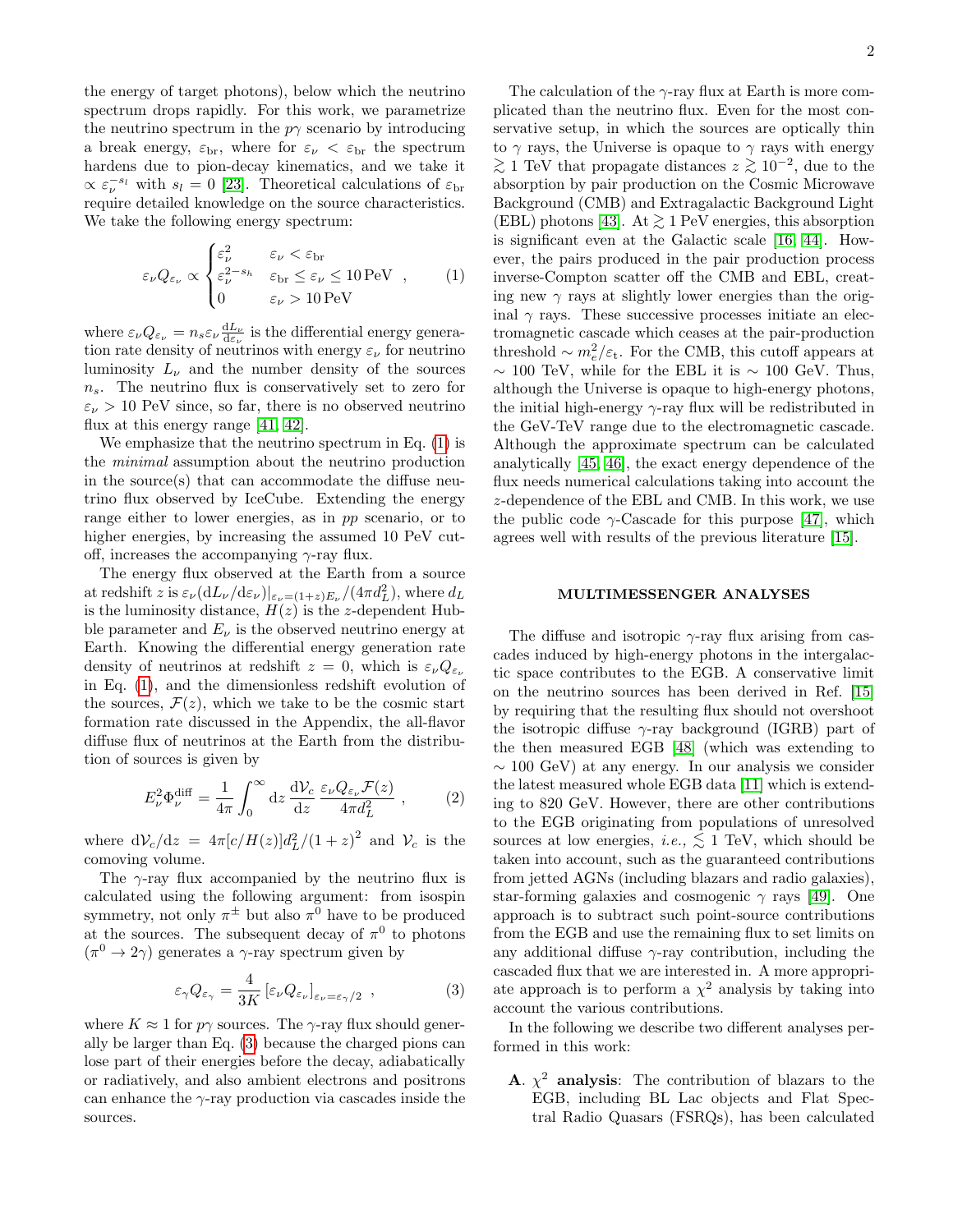in Ref. [\[50\]](#page-5-10). We use their luminosity-dependent density evolution (LDDE) model for the luminosity function of the blazars. The emissions from starforming galaxies [\[51\]](#page-5-11) and radio galaxies [\[52\]](#page-5-12) have also been taken into account. Using these contributions and the EGB data we set a limit on any extra contribution to the EGB by defining the following  $\chi^2$  function:

<span id="page-2-1"></span>
$$
\chi^2 = \min_{\mathcal{A}} \left[ \sum_i \frac{\left( F_{i,\text{EGB}} - \mathcal{A} F_{i,\text{a}} - F_{i,\text{cas}} \right)^2}{\sigma_i^2} + \frac{\left( \mathcal{A} - 1 \right)^2}{\sigma_{\mathcal{A}}^2} \right], \tag{4}
$$

where  $F_{i,\text{EGB}}$ ,  $F_{i,\text{a}}$  and  $F_{i,\text{cas}}$  are, respectively, the observed EGB flux, the astrophysical contribution (blazars, star-forming galaxies and radio galaxies) and the cascaded flux contribution to the i-th energy bin. Also  $\sigma_i$  is the uncertainty on EGB flux and the last term is the pull-term, taking into account the normalization uncertainty of the astrophysical contribution, given by  $\sigma_A \approx 35\%$  [\[50\]](#page-5-10).

B. Integrated flux above 50 GeV: It has been shown in Ref. [\[13\]](#page-4-26) that  $86^{+16}_{-14}\%$  of the total EGB above 50 GeV can be accounted for by the contribution from the sources in the 2FHL catalog, mainly consisting of blazars. The total EGB integrated flux above 50 GeV is  $J_{>50\text{ GeV}}^{\text{EGB}} = 2.4 \times$  $10^{-9}$  ph/cm<sup>2</sup>/s/sr. So, by requiring

<span id="page-2-2"></span>
$$
\int_{50 \text{ GeV}}^{820 \text{ GeV}} \Phi^{\text{cas}}_{\gamma} dE_{\gamma} < (1 - q) J^{\text{EGB}}_{>50 \text{ GeV}} , \qquad (5)
$$

we can derive limits on the cascaded  $\gamma$ -ray flux  $\Phi_{\gamma}^{\text{cas}}$ . In the above relation,  $q$  is the percentage of total EGB intensity (above 50 GeV) which can be explained by the blazars, with central value  $q = 86\%$ .

Method B is an independent analysis which is not sensitive to the spectral shape of the cascaded flux as in method A. Also, the majority of sources in the 2FHL catalog are blazars (and among those, 74% are BL Lac objects). This means that the constraints derived from method B are very conservative and based on the contribution of a single source population to the EGB. Although the principal result of this Letter comes from the method  $\bf{A}$ , we perform the analysis of method  $\bf{B}$  as a sanity check.

The cascaded  $\gamma$ -ray flux from the distribution of sources responsible for the neutrino flux observed in Ice-Cube depends on  $s_h$  and  $\varepsilon_{\rm br}$  via Eq. [\(1\)](#page-1-0) (through Eq. [\(3\)](#page-1-1)). Using the EGB data, we can derive constraints on the  $s_h$ and  $\varepsilon_{\rm br}$  parameters, or equivalently, on  $s_h$  and  $E_{\rm br}$ , as well as on the normalization of the corresponding neutrino flux. Here the  $E_{\text{br}}$  is the redshifted observed energy break at Earth (see Appendix).

# RESULTS

In analysis method **A**, constraints in the  $(s_h, \varepsilon_{\text{br}})$ plane, shown in Figure [1,](#page-2-0) are derived by defining  $\Delta \chi^2 =$  $\chi^2 - \chi^2_{\text{min}}$ , where  $\chi^2_{\text{min}}$  is the minimum value of  $\chi^2$  in Eq. [\(4\)](#page-2-1) without the pull-term (free  $A$ ) and a free normalization for the cascaded  $\gamma$ -ray flux. The  $s_h$  range for each IceCube data set, see Appendix, is depicted and the gray shaded regions show the excluded  $\varepsilon_{\rm br}$  from IceCube data (by translating the  $E_{\text{br}}$  to  $\varepsilon_{\text{br}}$  for each data set). The color-shaded regions show the excluded  $\varepsilon_{\rm br}$  values from the EGB data at 90% C.L. limits derived from the condition  $\Delta \chi^2 < 4.61$  (for 2 d.o.f.). For each color (corresponding to a different IceCube analysis), the upper and lower curves correspond, respectively, to the highest and lowest IceCube allowed normalizations,  $\Phi_{astro}$  defined in Eq. [\(7\)](#page-6-0) in the Appendix, at  $1\sigma$  (shown in Figure [2\)](#page-3-0). Clearly, from Figure [1,](#page-2-0) the HESE and through-going  $\nu_{\mu}$ track data sets of IceCube are compatible with the EGB data, while the measured neutrino flux in the cascade data set leads to a diffuse  $\gamma$ -ray flux that is incompatible with EGB data.

<span id="page-2-0"></span>

FIG. 1: The 90% C.L. constraints on  $\varepsilon_{\rm br}$  vs.  $s_h$  for the three data sets of IceCube, from method  $\bf{A}$  of analyzing the EGB data. The gray- and color-shaded regions show the exclusions based on IceCube data and EGB data, respectively (the arrows point toward allowed regions). For each color, the upper and lower curves respectively correspond to the maximum and minimum allowed flux normalizations,  $\Phi_{astro}$ , at  $1\sigma$  reported by IceCube.

To quantify the tension in Figure [1,](#page-2-0) using method  $\mathbf{A}$ , we derive constraints in the  $(s_h, \Phi_{astro})$  plane for fixed values of  $E_{\text{br}}$ . The color-shaded regions in Figure [2](#page-3-0) show the allowed regions in each IceCube data set in the  $(s_h, \Phi_{astro})$  plane. The solid curves show the limits, at  $2\sigma$  C.L., from method **A** of analyzing the EGB data for the depicted  $E_{\text{br}}$  values, where the arrows point toward the allowed regions. We can see that having astrophysical neutrinos down to  $\sim 10$  TeV, as the 6-year cascade data set indicates [\[20\]](#page-4-14), leads to a tension with the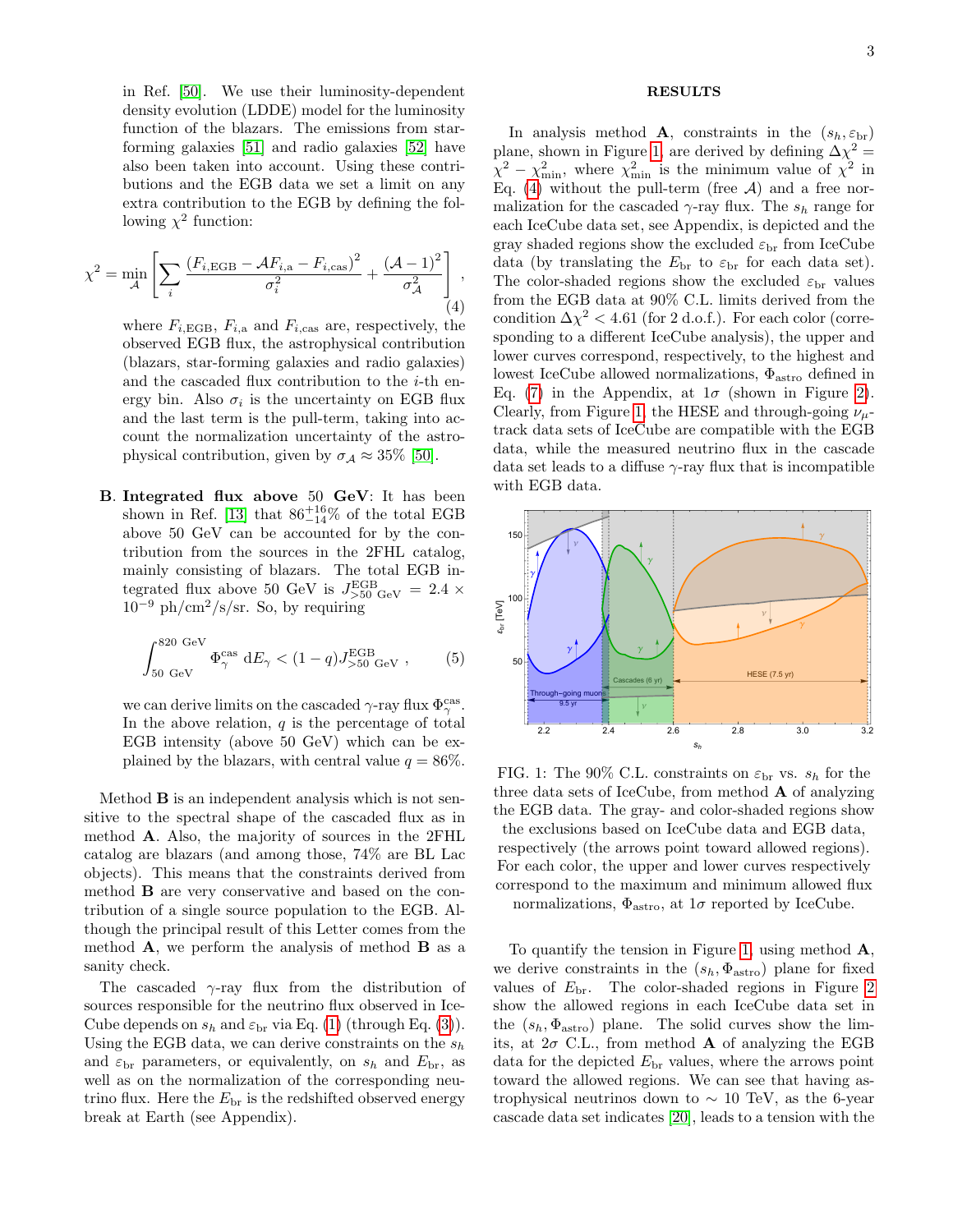EGB data. As in Figure [1,](#page-2-0) the HESE and through-going  $\nu_\mu$ -track analyses rely on the data above  $\sim 60$  TeV and ∼ 120 TeV, respectively, so they are compatible with the EGB data. Both the 4-year [\[53\]](#page-5-13) and 6-year [\[20\]](#page-4-14) cascade data sets are essential for the tension. From Figure [2,](#page-3-0) we can also conclude that extending the astrophysical neutrino flux to energies  $\lesssim 20$  TeV results in tensions with the EGB data for all the three sets of IceCube data. The present shower data with  $E_{\text{br}} \approx 10 \text{ TeV}$  is in tension with the EGB data at  $\gtrsim 3\sigma$  C.L., whereas for  $E_{\rm br} \approx 1$  TeV, it grows to  $\approx 5\sigma$ . The statistical significance of this tension increases in a more realistic setup.

<span id="page-3-0"></span>

FIG. 2: Constraints in the  $(s_h, \Phi_{astro})$  plane from method  $\bf{A}$  of analyzing the EGB data. The solid black curves depict the allowed regions, for fixed  $E_{\rm br}$ , from EGB data. The green shaded regions show the allowed regions for the 4-year cascade events [\[53\]](#page-5-13) which are similar to the 6-year cascade [\[20\]](#page-4-14) allowed regions.

As an independent analysis, Figure [3](#page-3-1) shows the results based on method B. The solid (dashed) curves correspond to the highest (lowest) allowed normalization of astrophysical neutrinos at  $1\sigma$  level. The label on each curve shows the q value in Eq. [\(5\)](#page-2-2). Consistent with method  $\mathbf{A}$ , Figure [3](#page-3-1) shows the tension between the IceCube cascade data set and the EGB data for  $q \ge 80\%$ . Obviously, method B is less constraining since the analysis is based on just the integrated flux of EGB above 50 GeV and is independent of the spectral shape of the cascaded flux, which in fact is important at  $\sim 100 \text{ GeV}$ .

The redshift evolution slightly affects the tension quantitatively but not qualitatively and the conclusions remain the same for redshift evolution of the most of the source classes including galaxy clusters, star-forming galaxies, and AGNs [\[15\]](#page-4-11).

#### SUMMARY AND DISCUSSIONS

The neutrino flux observed in IceCube should be accompanied by the  $\gamma$ -ray flux, which provides a powerful

<span id="page-3-1"></span>

FIG. 3: Constraints on  $\varepsilon_{\rm br}$  vs.  $s_h$ , as in Fig. [1,](#page-2-0) this time from method B. The labels on the curves show the percentage of EGB flux above 50 GeV that can be accounted by the blazars in the 2FHL catalog (the  $q$ ) value in Eq.  $(5)$ ).

diagnostic in the search for their possible sources. Assuming a minimal model for high-energy cosmic neutrinos, for the first time, we showed that the new IceCube data extended down to  $\sim 10$  TeV leads to  $\gtrsim 3\sigma$  tension with the EGB data from Fermi-LAT. The significance of tension increases to  $\sim 5\sigma$  for astrophysical neutrino  $\sim$  1 TeV. We stress that the derived limits and reported tension are based on very conservative assumptions. The tension is  $\approx 3\sigma$  for a break energy of  $E_{\rm br} \approx 10$  TeV, and larger for more realistic setups. First, the neutrino spectrum is modified by the cooling of mesons and muons, which yields a larger ratio of  $\gamma$  rays to neutrinos. Second, additional  $\gamma$  rays must be produced by the Bethe-Heitler process; for example, these Bethe-Heitler-induced  $\gamma$  rays are dominant in the AGN core scenario [\[54\]](#page-5-14). Third,  $\gamma$ rays should also be produced by leptonic processes which do not produce any neutrinos. GeV-TeV  $\gamma$  rays of blazars are conventionally explained by the leptonic components.

The reported tension suggests an additional population of the sources, which are different from conventional cosmic-ray reservoirs. Hidden (γ-ray opaque) cosmicray accelerators are among the promising sources of the medium-energy IceCube neutrinos. Candidate classes include choked GRB jets [\[30,](#page-4-22) [55,](#page-5-15) [56\]](#page-5-16), AGN cores [\[54,](#page-5-14) [57–](#page-5-17) [60\]](#page-5-18), and MeV blazars [\[23\]](#page-4-18). Alternatively, high-redshift source population that do not exist in the local universe can alleviate the tension. For example, with the redshift evolution of POP-III stars, the EBL cutoff can be down to 10 GeV energies [\[61\]](#page-5-19). Finally, in principle, Galactic sources that lead to quasi-isotropic emission, such as the Galactic halo [\[16,](#page-4-12) [62,](#page-5-20) [63\]](#page-5-21), may give a significant contribution. Although the 10-100 TeV neutrinos come from both hemispheres and there is a tension with some of the upper limits from air-shower experiments [\[16,](#page-4-12) [23\]](#page-4-18), further multimessenger studies are necessary [\[64\]](#page-5-22). In fact, the claimed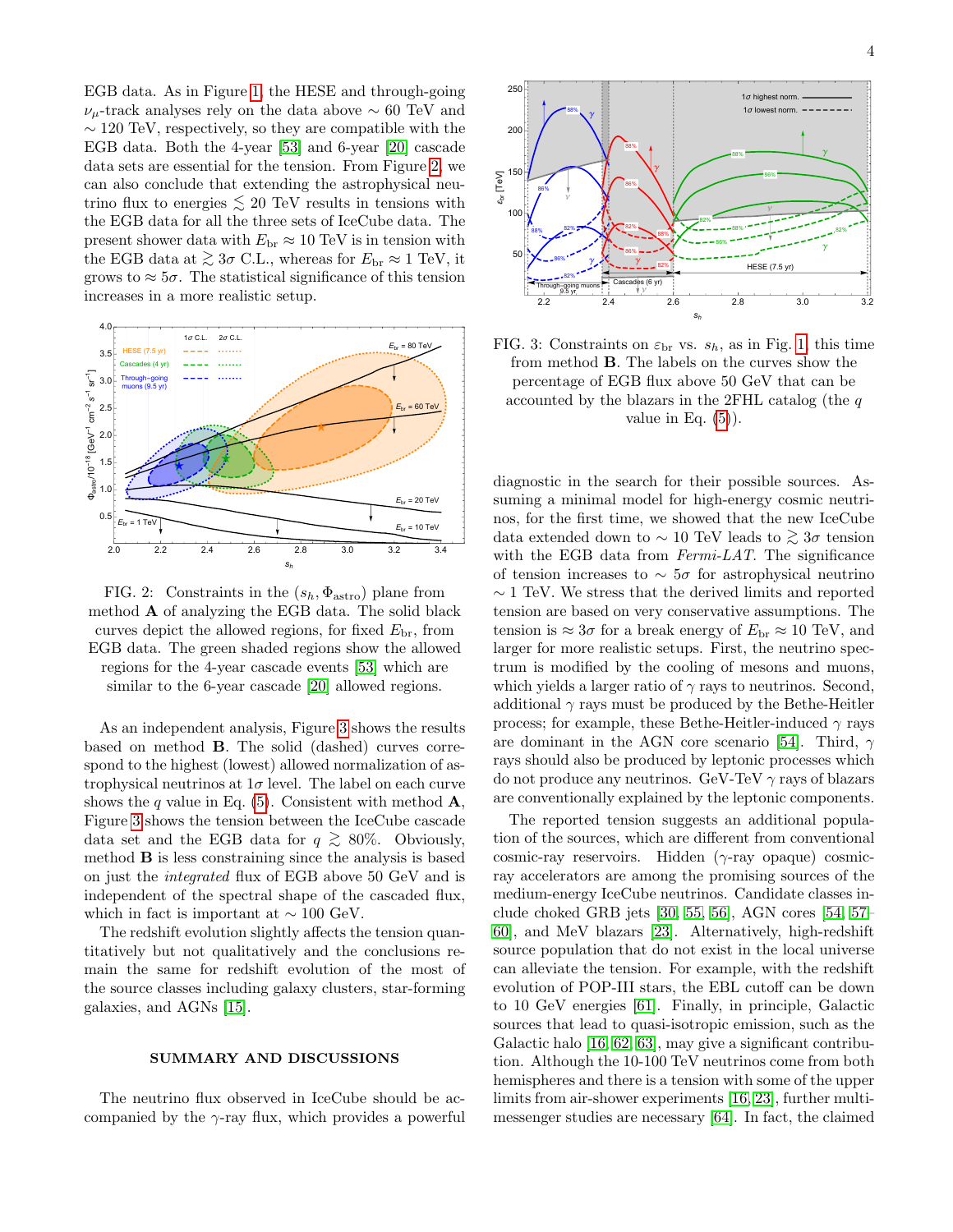upturn in the IGRB [\[65\]](#page-5-23) can support such Galactic halo scenarios. Our results also impact nonastrophysical scenarios that explain the shower data with physics beyond the Standard Model (BSM) (see reviews [\[66,](#page-5-24) [67\]](#page-5-25)). For example, decaying dark matter has been invoked as an interpretation of the IceCube data [\[68,](#page-5-26) [69\]](#page-5-27) (see Refs. [\[70–](#page-5-28) [72\]](#page-5-29) for recent analyses). Final states involving quarks, charged leptons and gauge bosons are accompanied by a comparable  $\gamma$ -ray flux [\[44,](#page-5-4) [73\]](#page-5-30), which gives strong constraints especially for models explaining the mediumenergy neutrino data [\[74–](#page-5-31)[77\]](#page-5-32). Other BSM explanations, such as neutrino decay [\[78\]](#page-5-33), increase the ratio of  $\gamma$  rays to neutrinos, which further strengthens the results of this work [\[79\]](#page-5-34).

Further observations of the medium-energy range (by more efficient rejection of background events) to lower energies is of crucial importance. IceCube-Gen2 will give us more statistics, but the threshold energy should not be far from ∼ 10 TeV. KM3NeT [\[80\]](#page-5-35) will be able to give us information on the northern sky, which is complementary, and the detection of showers with a better angular resolution will be particularly useful. In addition, stacking searches with source catalogues at different wavelengths are strongly encouraged. Intriguingly, a hidden cosmic-ray accelerator with a steep neutrino spectrum is independently indicated from the recent  $\sim 3\sigma$ observation of NGC 1068 [\[8,](#page-4-6) [81\]](#page-5-36). Searching for lowerenergy  $\gamma$ -ray counterparts in the MeV energy range will also be important.

We thank Ali Kheirandish and Pasquale Serpico for useful discussions and comments. This work has been supported by the Alfred P. Sloan Foundation and NSF Grant No. AST-1908689 (K.M.). A. E. thanks the partial support received by the CNPq fellowship No. 310052/2016-5. A. C. thanks the support received by the FAPERJ scholarship No. E-26/201.794/2019.

- <span id="page-4-0"></span>∗ [antoniogalvao@aluno.puc-rio.br](mailto:antoniogalvao@aluno.puc-rio.br)
- <span id="page-4-1"></span>† [arman@puc-rio.br](mailto:arman@puc-rio.br)
- <span id="page-4-2"></span>‡ [murase@psu.edu](mailto:murase@psu.edu)
- <span id="page-4-3"></span>[1] M. Aartsen et al. (IceCube Collaboration), Phys.Rev.Lett. 111[, 021103 \(2013\),](http://dx.doi.org/10.1103/PhysRevLett.111.021103) [arXiv:1304.5356](http://arxiv.org/abs/1304.5356) [\[astro-ph.HE\].](http://arxiv.org/abs/1304.5356)
- [2] M. Aartsen et al. (IceCube Collaboration), [Science](http://dx.doi.org/10.1126/science.1242856) 342, [1242856 \(2013\),](http://dx.doi.org/10.1126/science.1242856) [arXiv:1311.5238 \[astro-ph.HE\].](http://arxiv.org/abs/1311.5238)
- [3] M. G. Aartsen *et al.* (IceCube Collaboration), [Phys.](http://dx.doi.org/10.1103/PhysRevLett.115.081102) Rev. Lett. 115[, 081102 \(2015\),](http://dx.doi.org/10.1103/PhysRevLett.115.081102) [arXiv:1507.04005 \[astro](http://arxiv.org/abs/1507.04005)[ph.HE\].](http://arxiv.org/abs/1507.04005)
- <span id="page-4-4"></span>[4] F. Halzen, [Nature Phys.](http://dx.doi.org/10.1038/nphys3816) **13**, 232 (2016).
- <span id="page-4-5"></span>[5] M. Ahlers and F. Halzen, PTEP 2017[, 12A105 \(2017\).](http://dx.doi.org/10.1093/ptep/ptx021)
- [6] M. Ackermann et al., Bull. Am. Astron. Soc. 51, 185 (2019), [arXiv:1903.04334 \[astro-ph.HE\].](http://arxiv.org/abs/1903.04334)
- [7] P. Meszaros, D. B. Fox, C. Hanna, and K. Murase, [Na](http://dx.doi.org/ 10.1038/s42254-019-0101-z)[ture Rev. Phys.](http://dx.doi.org/ 10.1038/s42254-019-0101-z) 1, 585 (2019), [arXiv:1906.10212 \[astro](http://arxiv.org/abs/1906.10212)[ph.HE\].](http://arxiv.org/abs/1906.10212)
- <span id="page-4-6"></span>[8] K. Murase, Contributions to the 36th International Cosmic Ray Conference (ICRC2019), PoS ICRC2019, 965 (2019), [arXiv:1912.05764 \[astro-ph.HE\].](http://arxiv.org/abs/1912.05764)
- <span id="page-4-7"></span>[9] K. Murase and E. Waxman, [Phys. Rev.](http://dx.doi.org/10.1103/PhysRevD.94.103006) D94, 103006 [\(2016\),](http://dx.doi.org/10.1103/PhysRevD.94.103006) [arXiv:1607.01601 \[astro-ph.HE\].](http://arxiv.org/abs/1607.01601)
- <span id="page-4-8"></span>[10] K. Fang and K. Murase, [Nature Phys.](http://dx.doi.org/10.1038/s41567-017-0025-4) 14, 396 (2018), [arXiv:1704.00015 \[astro-ph.HE\].](http://arxiv.org/abs/1704.00015)
- <span id="page-4-9"></span>[11] M. Ackermann et al. (Fermi LAT collaboration), [Astro](http://dx.doi.org/10.1088/0004-637X/799/1/86)phys.J. 799[, 86 \(2015\),](http://dx.doi.org/10.1088/0004-637X/799/1/86) [arXiv:1410.3696 \[astro-ph.HE\].](http://arxiv.org/abs/1410.3696)
- [12] H.-S. Zechlin, A. Cuoco, F. Donato, N. Fornengo, and A. Vittino, [\(2015\), 10.3847/0067-0049/225/2/18,](http://dx.doi.org/ 10.3847/0067-0049/225/2/18) [arXiv:1512.07190 \[astro-ph.HE\].](http://arxiv.org/abs/1512.07190)
- <span id="page-4-26"></span>[13] M. Ackermann *et al.* (Fermi LAT Collaboration), [Phys.](http://dx.doi.org/10.1103/PhysRevLett.116.151105) Rev. Lett. 116[, 151105 \(2016\),](http://dx.doi.org/10.1103/PhysRevLett.116.151105) [arXiv:1511.00693 \[astro](http://arxiv.org/abs/1511.00693)[ph.CO\].](http://arxiv.org/abs/1511.00693)
- <span id="page-4-10"></span>[14] M. Lisanti, S. Mishra-Sharma, L. Necib, and B. R. Safdi, (2016), [arXiv:1606.04101 \[astro-ph.HE\].](http://arxiv.org/abs/1606.04101)
- <span id="page-4-11"></span>[15] K. Murase, M. Ahlers, and B. C. Lacki, [Phys.Rev.](http://dx.doi.org/10.1103/PhysRevD.88.121301) D88, [121301\(R\) \(2013\),](http://dx.doi.org/10.1103/PhysRevD.88.121301) [arXiv:1306.3417 \[astro-ph.HE\].](http://arxiv.org/abs/1306.3417)
- <span id="page-4-12"></span>[16] M. Ahlers and K. Murase, [Phys.Rev.](http://dx.doi.org/10.1103/PhysRevD.90.023010) D90, 023010 [\(2014\),](http://dx.doi.org/10.1103/PhysRevD.90.023010) [arXiv:1309.4077 \[astro-ph.HE\].](http://arxiv.org/abs/1309.4077)
- <span id="page-4-13"></span>[17] M. Aartsen et al. (IceCube Collaboration), [Phys.Rev.](http://dx.doi.org/10.1103/PhysRevD.91.022001) D91[, 022001 \(2015\),](http://dx.doi.org/10.1103/PhysRevD.91.022001) [arXiv:1410.1749 \[astro-ph.HE\].](http://arxiv.org/abs/1410.1749)
- [18] M. G. Aartsen *et al.* (IceCube Collaboration), [Astrophys.](http://dx.doi.org/10.1088/0004-637X/809/1/98) J. 809[, 98 \(2015\),](http://dx.doi.org/10.1088/0004-637X/809/1/98) [arXiv:1507.03991 \[astro-ph.HE\].](http://arxiv.org/abs/1507.03991)
- <span id="page-4-15"></span>[19] M. G. Aartsen et al. (IceCube Collaboration), (2017), [arXiv:1710.01191 \[astro-ph.HE\].](http://arxiv.org/abs/1710.01191)
- <span id="page-4-14"></span>[20] M. G. Aartsen et al. (IceCube Collaboration), (2020), [arXiv:2001.09520 \[astro-ph.HE\].](http://arxiv.org/abs/2001.09520)
- <span id="page-4-16"></span>[21] M. G. Aartsen et al. (IceCube Collaboration), [Astrophys.](http://dx.doi.org/10.3847/0004-637X/833/1/3) J. 833[, 3 \(2016\),](http://dx.doi.org/10.3847/0004-637X/833/1/3) [arXiv:1607.08006 \[astro-ph.HE\].](http://arxiv.org/abs/1607.08006)
- <span id="page-4-17"></span>[22] E. Waxman and J. N. Bahcall, [Phys.Rev.](http://dx.doi.org/10.1103/PhysRevD.59.023002) D59, 023002 [\(1998\),](http://dx.doi.org/10.1103/PhysRevD.59.023002) [arXiv:hep-ph/9807282 \[hep-ph\].](http://arxiv.org/abs/hep-ph/9807282)
- <span id="page-4-18"></span>[23] K. Murase, D. Guetta, and M. Ahlers, [Phys. Rev. Lett.](http://dx.doi.org/10.1103/PhysRevLett.116.071101) 116[, 071101 \(2016\),](http://dx.doi.org/10.1103/PhysRevLett.116.071101) [arXiv:1509.00805 \[astro-ph.HE\].](http://arxiv.org/abs/1509.00805)
- <span id="page-4-19"></span>[24] K. Murase and M. Fukugita, [Phys. Rev.](http://dx.doi.org/10.1103/PhysRevD.99.063012) D99, 063012 [\(2019\),](http://dx.doi.org/10.1103/PhysRevD.99.063012) [arXiv:1806.04194 \[astro-ph.HE\].](http://arxiv.org/abs/1806.04194)
- <span id="page-4-20"></span>[25] K. Murase, in [Neutrino Astronomy \(Edited by Gaisser,](http://dx.doi.org/10.1142/9789814759410_0002) [T. and Karle, A.\)](http://dx.doi.org/10.1142/9789814759410_0002) (2017) pp. 15–31, arXiv:1511.01590, [arXiv:1511.01590 \[astro-ph.HE\].](http://arxiv.org/abs/1511.01590)
- <span id="page-4-21"></span>[26] P. Mészáros and E. Waxman, [Phys.Rev.Lett.](http://dx.doi.org/10.1103/PhysRevLett.87.171102)  $87$ , 171102 [\(2001\),](http://dx.doi.org/10.1103/PhysRevLett.87.171102) [arXiv:astro-ph/0103275 \[astro-ph\].](http://arxiv.org/abs/astro-ph/0103275)
- [27] S. Razzaque, P. Mészáros, and E. Waxman, [Phys. Rev.](http://dx.doi.org/10.1103/PhysRevLett.93.181101, 10.1103/PhysRevLett.94.109903) Lett. 93[, 181101 \(2004\),](http://dx.doi.org/10.1103/PhysRevLett.93.181101, 10.1103/PhysRevLett.94.109903) [Erratum: Phys. Rev. Lett. 94, 109903 (2005)], [arXiv:astro-ph/0407064 \[astro-ph\].](http://arxiv.org/abs/astro-ph/0407064)
- [28] S. Ando and J. F. Beacom, [Phys. Rev. Lett.](http://dx.doi.org/10.1103/PhysRevLett.95.061103) 95, 061103 [\(2005\),](http://dx.doi.org/10.1103/PhysRevLett.95.061103) [arXiv:astro-ph/0502521 \[astro-ph\].](http://arxiv.org/abs/astro-ph/0502521)
- [29] F. Iocco, K. Murase, S. Nagataki, and P. D. Serpico, [Astrophys. J.](http://dx.doi.org/10.1086/526450) 675, 937 (2008), [arXiv:0707.0515 \[astro](http://arxiv.org/abs/0707.0515)[ph\].](http://arxiv.org/abs/0707.0515)
- <span id="page-4-22"></span>[30] K. Murase and K. Ioka, [Phys.Rev.Lett.](http://dx.doi.org/10.1103/PhysRevLett.111.121102) 111, 121102 [\(2013\),](http://dx.doi.org/10.1103/PhysRevLett.111.121102) [arXiv:1306.2274 \[astro-ph.HE\].](http://arxiv.org/abs/1306.2274)
- <span id="page-4-23"></span>[31] A. Loeb and E. Waxman, JCAP 0605[, 003 \(2006\),](http://dx.doi.org/10.1088/1475-7516/2006/05/003) [arXiv:astro-ph/0601695 \[astro-ph\].](http://arxiv.org/abs/astro-ph/0601695)
- [32] K. Murase, S. Inoue, and S. Nagataki, [Astrophys.J.](http://dx.doi.org/10.1086/595882) 689, [L105 \(2008\),](http://dx.doi.org/10.1086/595882) [arXiv:0805.0104 \[astro-ph\].](http://arxiv.org/abs/0805.0104)
- <span id="page-4-24"></span>[33] K. Kotera, D. Allard, K. Murase, J. Aoi, Y. Dubois, et al., Astrophys.J. 707[, 370 \(2009\),](http://dx.doi.org/10.1088/0004-637X/707/1/370) [arXiv:0907.2433](http://arxiv.org/abs/0907.2433) [\[astro-ph.HE\].](http://arxiv.org/abs/0907.2433)
- <span id="page-4-25"></span>[34] S. S. Kimura, K. Murase, and K. Toma, [Astrophys.J.](http://dx.doi.org/10.1088/0004-637X/806/2/159) 806[, 159 \(2015\),](http://dx.doi.org/10.1088/0004-637X/806/2/159) [arXiv:1411.3588 \[astro-ph.HE\].](http://arxiv.org/abs/1411.3588)
- [35] C.-Y. Chen, P. S. B. Dev, and A. Soni, [Phys. Rev.](http://dx.doi.org/10.1103/PhysRevD.92.073001) **D92**, [073001 \(2015\),](http://dx.doi.org/10.1103/PhysRevD.92.073001) [arXiv:1411.5658 \[hep-ph\].](http://arxiv.org/abs/1411.5658)
- [36] A. Palladino and F. Vissani, [Astrophys. J.](http://dx.doi.org/10.3847/0004-637X/826/2/185) 826, 185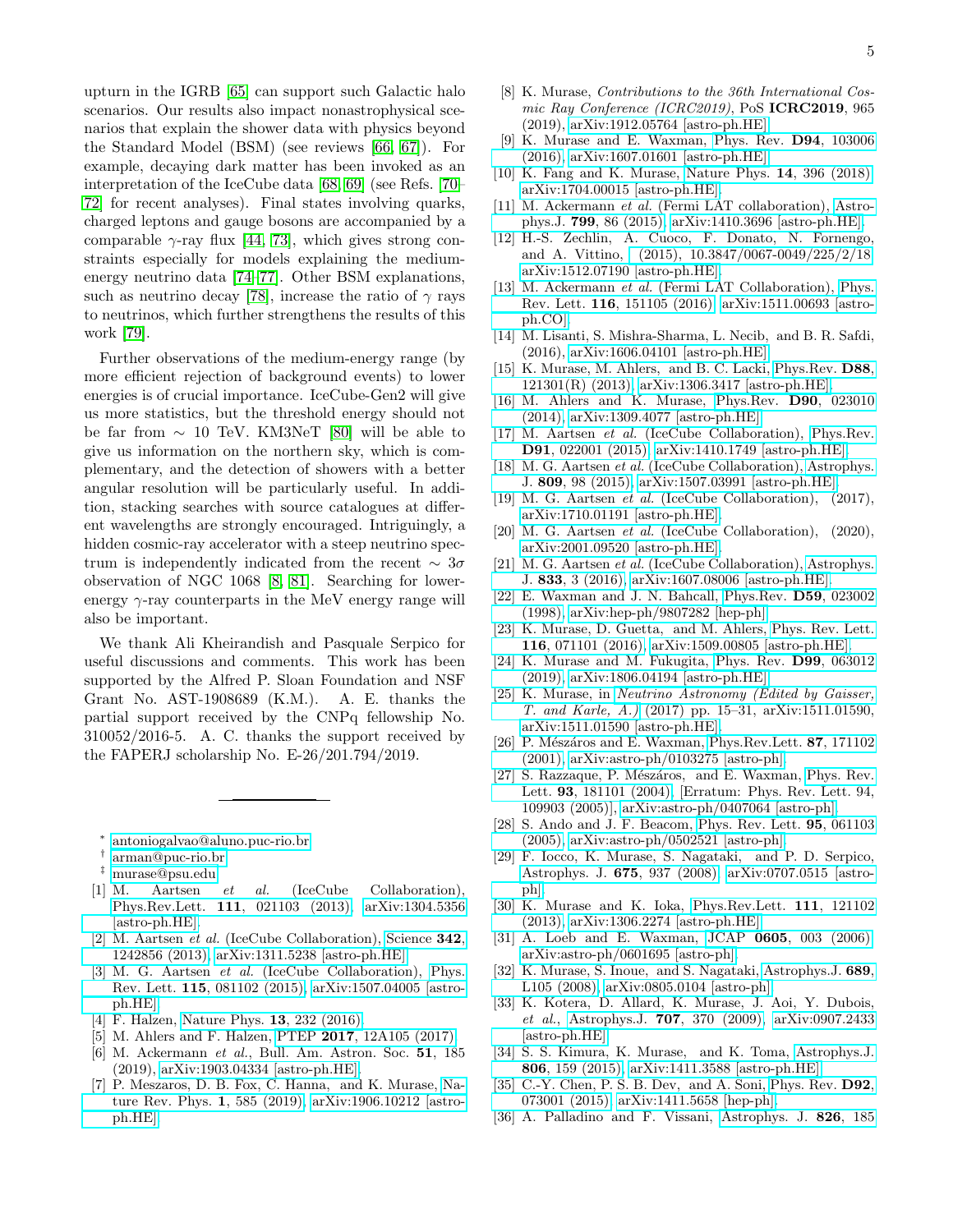[\(2016\),](http://dx.doi.org/10.3847/0004-637X/826/2/185) [arXiv:1601.06678 \[astro-ph.HE\].](http://arxiv.org/abs/1601.06678)

- [37] M. Chianese and A. Merle, JCAP 1704[, 017 \(2017\),](http://dx.doi.org/10.1088/1475-7516/2017/04/017) [arXiv:1607.05283 \[hep-ph\].](http://arxiv.org/abs/1607.05283)
- [38] M. Chianese, G. Miele, and S. Morisi, [JCAP](http://dx.doi.org/10.1088/1475-7516/2017/01/007) 1701, 007 [\(2017\),](http://dx.doi.org/10.1088/1475-7516/2017/01/007) [arXiv:1610.04612 \[hep-ph\].](http://arxiv.org/abs/1610.04612)
- [39] M. Chianese, G. Miele, and S. Morisi, [Phys. Lett.](http://dx.doi.org/10.1016/j.physletb.2017.09.016) B773, [591 \(2017\),](http://dx.doi.org/10.1016/j.physletb.2017.09.016) [arXiv:1707.05241 \[hep-ph\].](http://arxiv.org/abs/1707.05241)
- <span id="page-5-0"></span>[40] A. Palladino and W. Winter, [Astron. Astrophys.](http://dx.doi.org/10.3204/PUBDB-2018-01376, 10.1051/0004-6361/201832731) **615**, [A168 \(2018\),](http://dx.doi.org/10.3204/PUBDB-2018-01376, 10.1051/0004-6361/201832731) [arXiv:1801.07277 \[astro-ph.HE\].](http://arxiv.org/abs/1801.07277)
- <span id="page-5-1"></span>[41] M. G. Aartsen et al. (IceCube Collaboration), [Phys.](http://dx.doi.org/10.1103/PhysRevLett.117.241101, 10.1103/PhysRevLett.119.259902) Rev. Lett. 117[, 241101 \(2016\),](http://dx.doi.org/10.1103/PhysRevLett.117.241101, 10.1103/PhysRevLett.119.259902) [Erratum: Phys. Rev. Lett.119,no.25,259902(2017)], [arXiv:1607.05886 \[astro](http://arxiv.org/abs/1607.05886)[ph.HE\].](http://arxiv.org/abs/1607.05886)
- <span id="page-5-2"></span>[42] M. G. Aartsen *et al.* (IceCube Collaboration), [Phys. Rev.](http://dx.doi.org/10.1103/PhysRevD.98.062003) D98[, 062003 \(2018\),](http://dx.doi.org/10.1103/PhysRevD.98.062003) [arXiv:1807.01820 \[astro-ph.HE\].](http://arxiv.org/abs/1807.01820)
- <span id="page-5-3"></span>[43] A. Dominguez et al., [Mon. Not. Roy. Astron. Soc.](http://dx.doi.org/ 10.1111/j.1365-2966.2010.17631.x) 410, [2556 \(2011\),](http://dx.doi.org/ 10.1111/j.1365-2966.2010.17631.x) [arXiv:1007.1459 \[astro-ph.CO\].](http://arxiv.org/abs/1007.1459)
- <span id="page-5-4"></span>[44] A. Esmaili and P. D. Serpico, JCAP 1510[, 014 \(2015\),](http://dx.doi.org/10.1088/1475-7516/2015/10/014) [arXiv:1505.06486 \[hep-ph\].](http://arxiv.org/abs/1505.06486)
- <span id="page-5-5"></span>[45] V. S. Berezinsky and A. Yu. Smirnov, [Astrophys. Space](http://dx.doi.org/10.1007/BF00643157) Sci. 32[, 461 \(1975\).](http://dx.doi.org/10.1007/BF00643157)
- <span id="page-5-6"></span>[46] V. S. Berezinsky, S. V. Bulanov, V. A. Dogiel, and V. S. Ptuskin, Astrophysics of cosmic rays, edited by V. L. Ginzburg (1990).
- <span id="page-5-7"></span>[47] C. Blanco, JCAP 1901[, 013 \(2019\),](http://dx.doi.org/10.1088/1475-7516/2019/01/013) [arXiv:1804.00005v3](http://arxiv.org/abs/1804.00005v3) [\[astro-ph.HE\].](http://arxiv.org/abs/1804.00005v3)
- <span id="page-5-8"></span>[48] A. Abdo et al. (Fermi LAT collaboration), Phys.Rev.Lett. 104[, 101101 \(2010\),](http://dx.doi.org/10.1103/PhysRevLett.104.101101) [arXiv:1002.3603](http://arxiv.org/abs/1002.3603) [\[astro-ph.HE\].](http://arxiv.org/abs/1002.3603)
- <span id="page-5-9"></span>[49] M. Fornasa and M. A. Snchez-Conde, [Phys. Rept.](http://dx.doi.org/10.1016/j.physrep.2015.09.002) 598, [1 \(2015\),](http://dx.doi.org/10.1016/j.physrep.2015.09.002) [arXiv:1502.02866 \[astro-ph.CO\].](http://arxiv.org/abs/1502.02866)
- <span id="page-5-10"></span>[50] M. Ajello et al., Astrophys. J. 800[, L27 \(2015\),](http://dx.doi.org/10.1088/2041-8205/800/2/L27) [arXiv:1501.05301 \[astro-ph.HE\].](http://arxiv.org/abs/1501.05301)
- <span id="page-5-11"></span>[51] M. Ackermann et al. (Fermi LAT Collaboration), [Astro](http://dx.doi.org/10.1088/0004-637X/755/2/164)phys.J. 755[, 164 \(2012\),](http://dx.doi.org/10.1088/0004-637X/755/2/164) [arXiv:1206.1346 \[astro-ph.HE\].](http://arxiv.org/abs/1206.1346)
- <span id="page-5-12"></span>[52] Y. Inoue, [Astrophys. J.](http://dx.doi.org/10.1088/0004-637X/733/1/66) 733, 66 (2011), [arXiv:1103.3946](http://arxiv.org/abs/1103.3946) [\[astro-ph.HE\].](http://arxiv.org/abs/1103.3946)
- <span id="page-5-13"></span>[53] H. M. Niederhausen and Y. Xu (IceCube Collaboration), High Energy Astrophysical Neutrino Flux Measurement Using Neutrino-induced Cascades Observed in 4 Years of IceCube Data: Contributions to the 35th International Cosmic Ray Conference (ICRC 2017), PoS [ICRC2017](http://dx.doi.org/10.22323/1.301.0968), [968 \(2018\).](http://dx.doi.org/10.22323/1.301.0968)
- <span id="page-5-14"></span>[54] K. Murase, S. S. Kimura, and P. Meszaros, (2019), [arXiv:1904.04226 \[astro-ph.HE\].](http://arxiv.org/abs/1904.04226)
- <span id="page-5-15"></span>[55] I. Tamborra and S. Ando, [Phys. Rev.](http://dx.doi.org/10.1103/PhysRevD.93.053010) D93, 053010 [\(2016\),](http://dx.doi.org/10.1103/PhysRevD.93.053010) [arXiv:1512.01559 \[astro-ph.HE\].](http://arxiv.org/abs/1512.01559)
- <span id="page-5-16"></span>[56] N. Senno, K. Murase, and P. Mészáros, [Phys. Rev.](http://dx.doi.org/10.1103/PhysRevD.93.083003) D93, [083003 \(2016\),](http://dx.doi.org/10.1103/PhysRevD.93.083003) [arXiv:1512.08513 \[astro-ph.HE\].](http://arxiv.org/abs/1512.08513)
- <span id="page-5-17"></span>[57] F. W. Stecker, Phys.Rev. D88[, 047301 \(2013\),](http://dx.doi.org/10.1103/PhysRevD.88.047301) [arXiv:1305.7404 \[astro-ph.HE\].](http://arxiv.org/abs/1305.7404)
- [58] O. Kalashev, D. Semikoz, and I. Tkachev, [J.Exp.Theor.Phys.](http://dx.doi.org/10.1134/S106377611503022X) 120, 541 (2015).
- [59] Y. Inoue, D. Khangulyan, S. Inoue, and A. Doi, [\(2019\), 10.3847/1538-4357/ab2715,](http://dx.doi.org/ 10.3847/1538-4357/ab2715) [arXiv:1904.00554](http://arxiv.org/abs/1904.00554) [\[astro-ph.HE\].](http://arxiv.org/abs/1904.00554)
- <span id="page-5-18"></span>[60] S. S. Kimura, K. Murase, and P. Meszaros, [Phys. Rev.](http://dx.doi.org/10.1103/PhysRevD.100.083014) D100[, 083014 \(2019\),](http://dx.doi.org/10.1103/PhysRevD.100.083014) [arXiv:1908.08421 \[astro-ph.HE\].](http://arxiv.org/abs/1908.08421)
- <span id="page-5-19"></span>[61] D. Xiao, P. Mészáros, K. Murase, and Z.-G. Dai, [As](http://dx.doi.org/ 10.3847/0004-637X/826/2/133)trophys. J. 826[, 133 \(2016\),](http://dx.doi.org/ 10.3847/0004-637X/826/2/133) [arXiv:1604.08131 \[astro](http://arxiv.org/abs/1604.08131)[ph.HE\].](http://arxiv.org/abs/1604.08131)
- <span id="page-5-20"></span>[62] A. M. Taylor, S. Gabici, and F. Aharonian, [Phys.Rev.](http://dx.doi.org/10.1103/PhysRevD.89.103003) D89[, 103003 \(2014\),](http://dx.doi.org/10.1103/PhysRevD.89.103003) [arXiv:1403.3206 \[astro-ph.HE\].](http://arxiv.org/abs/1403.3206)
- <span id="page-5-21"></span>[63] R.-Y. Liu, H. Yan, X.-Y. Wang, S. Shao, and H. Li,

[Astrophys. J.](http://dx.doi.org/ 10.3847/1538-4357/aaf567) 871, 40 (2019), [arXiv:1805.03406 \[astro](http://arxiv.org/abs/1805.03406)[ph.HE\].](http://arxiv.org/abs/1805.03406)

- <span id="page-5-22"></span>[64] A. Neronov and D. Semikoz, (2020), [arXiv:2001.11881](http://arxiv.org/abs/2001.11881) [\[astro-ph.HE\].](http://arxiv.org/abs/2001.11881)
- <span id="page-5-23"></span>[65] A. Neronov, M. Kachelriess, and D. V. Semikoz, Phys. Rev. D98[, 023004 \(2018\),](http://dx.doi.org/10.1103/PhysRevD.98.023004) [arXiv:1802.09983 \[astro](http://arxiv.org/abs/1802.09983)[ph.HE\].](http://arxiv.org/abs/1802.09983)
- <span id="page-5-24"></span>[66] M. Ahlers, K. Helbing, and C. Pérez de los Heros, [Eur. Phys. J.](http://dx.doi.org/10.1140/epjc/s10052-018-6369-9) C78, 924 (2018), [arXiv:1806.05696 \[astro](http://arxiv.org/abs/1806.05696)[ph.HE\].](http://arxiv.org/abs/1806.05696)
- <span id="page-5-25"></span>[67] M. Ackermann et al., Bull. Am. Astron. Soc. 51, 215 (2019), [arXiv:1903.04333 \[astro-ph.HE\].](http://arxiv.org/abs/1903.04333)
- <span id="page-5-26"></span>[68] A. Esmaili and P. D. Serpico, JCAP 1311[, 054 \(2013\),](http://dx.doi.org/10.1088/1475-7516/2013/11/054) [arXiv:1308.1105 \[hep-ph\].](http://arxiv.org/abs/1308.1105)
- <span id="page-5-27"></span>[69] B. Feldstein, A. Kusenko, S. Matsumoto, and T. T. Yanagida, Phys.Rev. D88[, 015004 \(2013\),](http://dx.doi.org/10.1103/PhysRevD.88.015004) [arXiv:1303.7320 \[hep-ph\].](http://arxiv.org/abs/1303.7320)
- <span id="page-5-28"></span>[70] A. Bhattacharya, A. Esmaili, S. Palomares-Ruiz, and I. Sarcevic, JCAP 1707[, 027 \(2017\),](http://dx.doi.org/10.1088/1475-7516/2017/07/027) [arXiv:1706.05746](http://arxiv.org/abs/1706.05746) [\[hep-ph\].](http://arxiv.org/abs/1706.05746)
- [71] A. Bhattacharya, A. Esmaili, S. Palomares-Ruiz, and I. Sarcevic, JCAP 1905[, 051 \(2019\),](http://dx.doi.org/10.1088/1475-7516/2019/05/051) [arXiv:1903.12623](http://arxiv.org/abs/1903.12623) [\[hep-ph\].](http://arxiv.org/abs/1903.12623)
- <span id="page-5-29"></span>[72] M. Chianese *et al.*, JCAP **1911**[, 046 \(2019\),](http://dx.doi.org/10.1088/1475-7516/2019/11/046) [arXiv:1907.11222v2 \[hep-ph\].](http://arxiv.org/abs/1907.11222v2)
- <span id="page-5-30"></span>[73] K. Murase, R. Laha, S. Ando, and M. Ahlers, (2015), [arXiv:1503.04663 \[hep-ph\].](http://arxiv.org/abs/1503.04663)
- <span id="page-5-31"></span>[74] T. Cohen, K. Murase, N. L. Rodd, B. R. Safdi, and Y. Soreq, [Phys. Rev. Lett.](http://dx.doi.org/ 10.1103/PhysRevLett.119.021102) 119, 021102 (2017), [arXiv:1612.05638 \[hep-ph\].](http://arxiv.org/abs/1612.05638)
- [75] N. Hiroshima, R. Kitano, K. Kohri, and K. Murase, Phys. Rev. D97[, 023006 \(2018\),](http://dx.doi.org/ 10.1103/PhysRevD.97.023006) [arXiv:1705.04419 \[hep](http://arxiv.org/abs/1705.04419)[ph\].](http://arxiv.org/abs/1705.04419)
- [76] M. Chianese, G. Miele, S. Morisi, and E. Peinado, [JCAP](http://dx.doi.org/ 10.1088/1475-7516/2018/12/016) 1812[, 016 \(2018\),](http://dx.doi.org/ 10.1088/1475-7516/2018/12/016) [arXiv:1808.02486 \[hep-ph\].](http://arxiv.org/abs/1808.02486)
- <span id="page-5-32"></span>[77] K. Ishiwata, O. Macias, S. Ando, and M. Ari-moto, [\(2019\), 10.1088/1475-7516/2020/01/003,](http://dx.doi.org/ 10.1088/1475-7516/2020/01/003) [JCAP2001,no.01,003(2020)], [arXiv:1907.11671 \[astro](http://arxiv.org/abs/1907.11671)[ph.HE\].](http://arxiv.org/abs/1907.11671)
- <span id="page-5-33"></span>[78] P. B. Denton and I. Tamborra, [Phys. Rev. Lett.](http://dx.doi.org/10.1103/PhysRevLett.121.121802) 121, [121802 \(2018\),](http://dx.doi.org/10.1103/PhysRevLett.121.121802) [arXiv:1805.05950 \[hep-ph\].](http://arxiv.org/abs/1805.05950)
- <span id="page-5-34"></span>[79] M. Bustamante, J. F. Beacom, and K. Murase, Phys. Rev. D95[, 063013 \(2017\),](http://dx.doi.org/10.1103/PhysRevD.95.063013) [arXiv:1610.02096 \[astro](http://arxiv.org/abs/1610.02096)[ph.HE\].](http://arxiv.org/abs/1610.02096)
- <span id="page-5-35"></span>[80] S. Adrian-Martinez et al. (KM3Net Collaboration), [J.](http://dx.doi.org/10.1088/0954-3899/43/8/084001) Phys. G43[, 084001 \(2016\),](http://dx.doi.org/10.1088/0954-3899/43/8/084001) [arXiv:1601.07459 \[astro](http://arxiv.org/abs/1601.07459)[ph.IM\].](http://arxiv.org/abs/1601.07459)
- <span id="page-5-36"></span>[81] M. G. Aartsen et al. (IceCube Collaboration), [Phys.](http://dx.doi.org/10.1103/PhysRevLett.124.051103) Rev. Lett. 124[, 051103 \(2020\),](http://dx.doi.org/10.1103/PhysRevLett.124.051103) [arXiv:1910.08488 \[astro](http://arxiv.org/abs/1910.08488)[ph.HE\].](http://arxiv.org/abs/1910.08488)
- <span id="page-5-37"></span>[82] A. M. Hopkins and J. F. Beacom, [Astrophys. J.](http://dx.doi.org/10.1086/506610) 651, 142 [\(2006\),](http://dx.doi.org/10.1086/506610) [arXiv:astro-ph/0601463 \[astro-ph\].](http://arxiv.org/abs/astro-ph/0601463)
- <span id="page-5-38"></span>[83] H. Yuksel, M. D. Kistler, J. F. Beacom, and A. M. Hopkins, [Astrophys. J.](http://dx.doi.org/10.1086/591449) 683, L5 (2008), [arXiv:0804.4008](http://arxiv.org/abs/0804.4008) [\[astro-ph\].](http://arxiv.org/abs/0804.4008)
- <span id="page-5-39"></span>[84] A. Schneider, in 36th International Cosmic Ray Conference (ICRC 2019) Madison, Wisconsin, USA, July 24- August 1, 2019 (2019) [arXiv:1907.11266 \[astro-ph.HE\].](http://arxiv.org/abs/1907.11266)
- <span id="page-5-40"></span>[85] J. Stettner (IceCube Collaboration), in HAWC Contributions to the 36th International Cosmic Ray Conference (ICRC2019) (2019) [arXiv:1908.09551 \[astro-ph.HE\].](http://arxiv.org/abs/1908.09551)